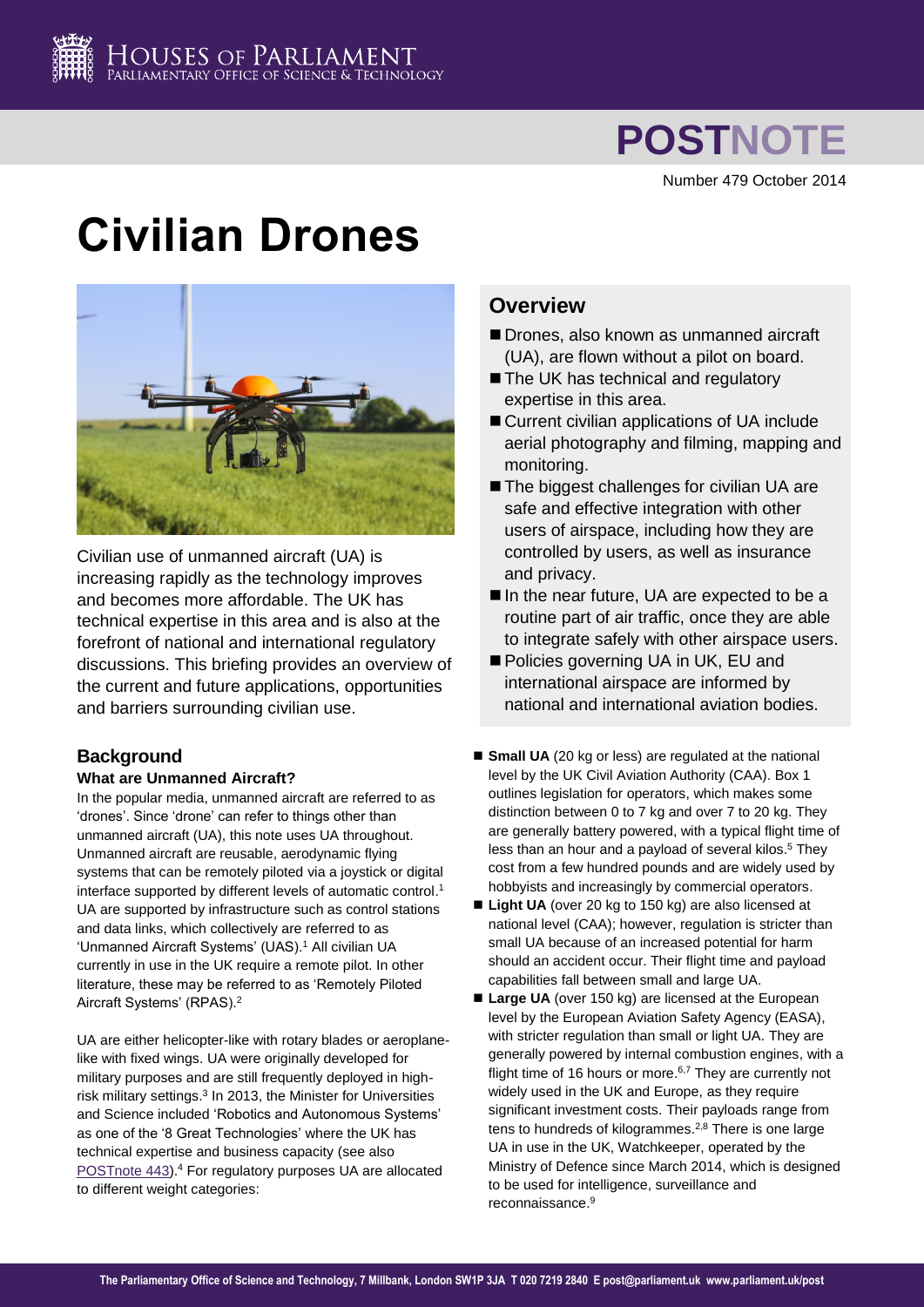#### **Box 1. UK Legislation for UA**

- UK law states that that UA over 7 kg should not be routinely flown:
- $\blacksquare$  in controlled airspace (e.g. around airports), except with the permission of an air traffic control (ATC) unit
- in any aerodrome traffic zone except with the permission of ATC or the person in charge of the aerodrome
- $\blacksquare$  at a height exceeding 400 ft above the surface.

In visual line of sight operation, UA should not be routinely flown at a distance beyond the visual range of the remote pilot or observer, or a maximum range of 500 m, whichever is less.

Small UA for surveillance should not be routinely flown:

■ over or within 150 m in any direction of any densely populated areas. within 50 m of any person, vessel, vehicle or structure, except during take-off or landing, nor within 30 m of any person, unless persons or objects are under the control (or instruction) of the Remote Pilot.

# *Current use*

It is difficult to quantify the current use of UA in the UK. The small UA that dominate the market are cheap and easily purchased, and are not formally accounted for. Commercial users of UA of all sizes must register with the CAA, which has seen a significant rise in the number of applications.<sup>2</sup> In 2014 there were 230 applications for commercial users in the UK, an increase from five in 2010, all in the small UA category. <sup>10</sup> The CAA and other bodies have noted a need for clear regulation to ensure safe integration of UA into national and international airspace. 11

# **Uses of Civilian Unmanned Aircraft**

The main applications of UA are broadly defined as:

- $\blacksquare$  looking: using sensors to measure surroundings
- carrying: transporting useful payload including freight.

Civilian use of UA has increased across a range of applications, including in remote and inaccessible settings that would be challenging to human aircrew. <sup>12</sup> They are also used where human life or health may be put at risk. Some UA are designed to be relatively expendable and therefore suited to hazardous environments.<sup>13</sup> Potential applications are significantly broader than this.

The most common payloads on small UA systems in use in the UK include cameras or other imaging apparatus. Small UA have been used in a range of civilian applications:<sup>14</sup>

- photography and filming for research and commercial use (e.g. broadcast TV)<sup>15</sup>
- $\blacksquare$  environmental monitoring  $-$  atmosphere, biodiversity, conservation, habitat mapping, geology, ice and snow<sup>16,17</sup>
- $\blacksquare$  informing the precision application of agricultural treatments<sup>18</sup>
- $\blacksquare$  mapping<sup>19</sup>
- $\blacksquare$  infrastructure inspection, e.g. oil and gas pipelines<sup>20</sup>
- emergency services, e.g. search and rescue, fire and policing. 21

An example of current use in the UK is by URSULA Agriculture, an agricultural data company that combines images from UA, manned aircraft and satellites to produce maps to inform agricultural management decisions such as the precise application of fertilizers and pesticides.<sup>22</sup>

#### **Box 2. Existing Civil Aviation Legislation International**

■ The Chicago Convention on Civil Aviation (1944) established the International Civil Aviation Organisation (ICAO) to oversee the introduction of common rules for international airspace.<sup>23</sup>

# **UK**

- The Air Navigation Order (ANO) 2009 draws together legislation covering aircraft, air traffic control, crew, passengers and cargo.<sup>24</sup>
- Rules of the Air Regulations (RoA) 2007 sets out general flight rules and guidance for aerodrome traffic. Small UA are specifically exempt (ANO makes the person in charge responsible for flight safety).25

# **Societal and Public Attitudes**

Public opinion of UA is likely to shape how they are used and thus industry development. <sup>26</sup> Currently UA are perceived to carry military connotations because of their widely reported use in conflicts.<sup>27</sup> A significant proportion of the discussion on UA surrounds their use in warfare and the ethical implications regarding the decisions and actions of 'autonomous' vehicles.<sup>28</sup> Many operators have designed information campaigns for the public and media to promote the use of UA in civilian contexts and to encourage 'positive' perceptions of the technology.<sup>29</sup> Concern also exists around uncontrolled growth and lack of regulation for UA, leading to potential overcrowding of airspace and safety issues.<sup>30</sup>

# **Legislation and Regulation**

UA must adhere to existing international aviation legislation governing flight and air travel (Box 2). The aviation authorities of many countries provide their own national level regulatory guidance and are considering requirements for integrating UA into their national airspace. Operations have the potential to span international geographic boundaries, presenting challenges for standardising guidance across numerous national regulators.

# **International Guidance**

All civil aircraft (manned and unmanned) operate subject to the Chicago Convention (Box 2). The International Civil Aviation Organisation (ICAO), a UN agency that oversees the development and safety of air transport, has set timelines for integrating all UA classes:

- $\blacksquare$  by 2018 initial integration into air traffic in nonsegregated airspace
- by 2028 full integration so that there is 'transparent operation within the airspace' and UA are visible to, and able to communicate with, air traffic control.<sup>31</sup>

Integration is important to ensure the long-term safety of UA in shared airspace, allowing full operation with all other airspace users. The US Congress recently passed legislation that mandates the US airspace regulator (Federal Aviation Administration) to open up its airspace to UA by 2015.<sup>32</sup> This legislation calls for the definition of technical, airspace and safety standards. EC Regulation 1592/2002 currently provides UA-specific guidance, which applies to UA over 150 kg not designed for research or military purposes.<sup>33</sup> The EU published a working paper in 2012 setting out its aim to integrate UA into European air traffic by 2016.<sup>34</sup> EASA, an EU agency that regulates air safety, has developed a roadmap proposing steps to achieve UA integration into European air space from 2016.<sup>35</sup> It considers safety, technological developments and societal aspects,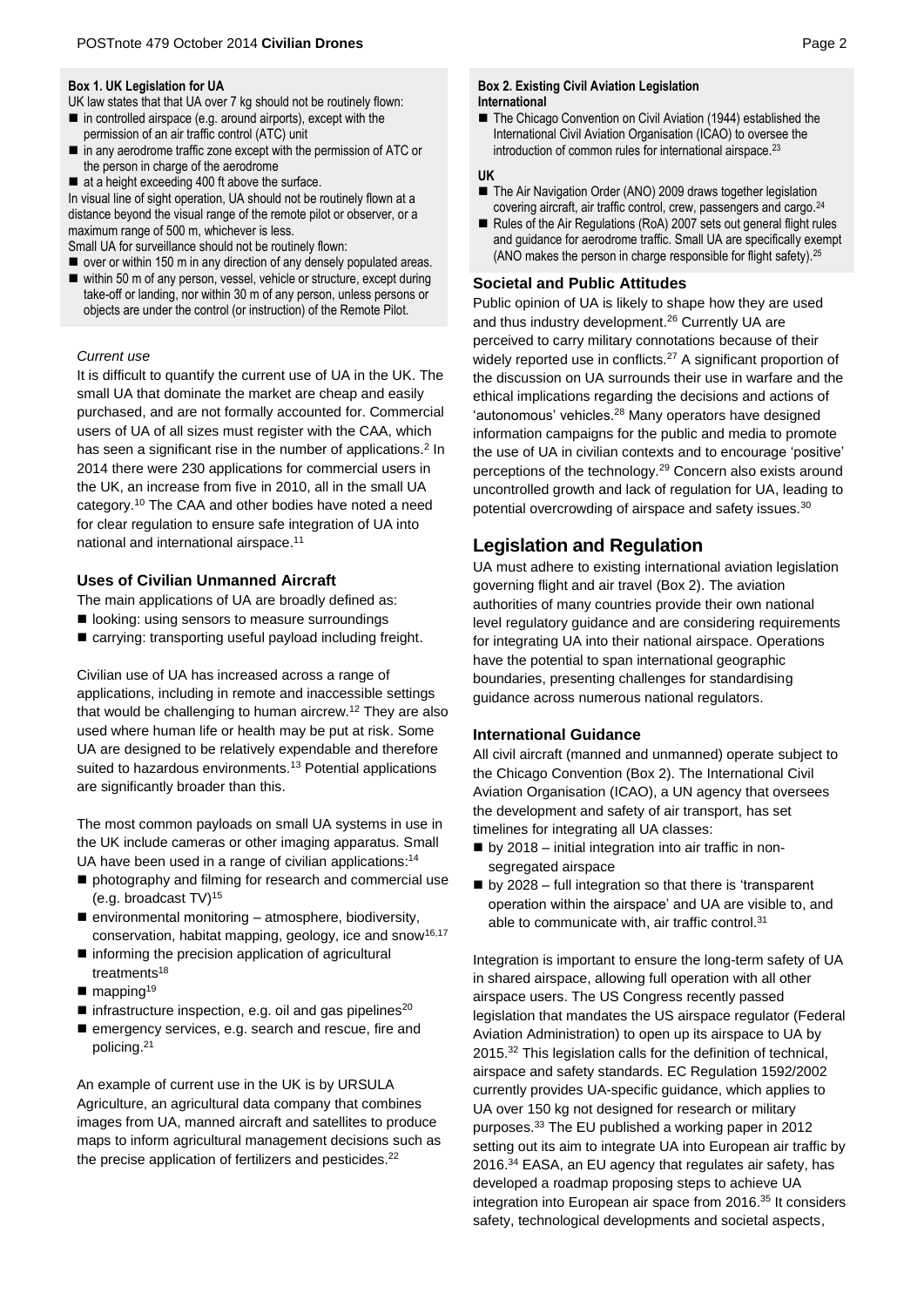setting progressive integration targets based on all of these factors.

# **UK Guidance**

All civil aircraft (manned and unmanned) operate subject to the Air Navigation Order 2009 (ANO, Box 2).<sup>24</sup> ANO Articles 166 and 167 provide specific guidance on safety, and information for small UA. The UK CAA has detailed guidance, Civil Aviation Publication (CAP) 722, which addresses airworthiness and operational standards for UA in UK civil airspace including legal issues, operating principles, airspace permissions, technical issues, safety, cross-border operations and human factors such as training, ergonomics and exemptions, for example for certain operations beyond visual line of sight. <sup>2</sup> Commercial operators, in addition to this, must be registered, trained and insured prior to commencing commercial work. The CAA advises that to integrate with other airspace users, UA operators must demonstrate equivalent compliance with the rules and procedures that apply to manned aircraft.<sup>2</sup>

#### **UK Role in Developing Future Regulation**

UK CAA's CAP 722 is frequently cited in the development of international guidance for UA.<sup>36</sup> Should UK standards be adapted internationally, as a precedent for other regulatory systems, industry and operators expect that this would put the UK in a strong market position. Regulatory development is taking place amid growing concerns regarding unregulated or uninsured small commercial operators presenting issues for safety, economy and the overall perception of the sector. 37,38 There is a desire across regulatory communities to keep pace with technological development, to ensure the safe delivery of civilian UA systems to market across a broad range of scales and applications.<sup>39</sup>

# **Challenges**

UA permit a number of exciting practical applications and potential new uses of airspace, however, they face a number of technical, legal and social challenges.

## **Battery Life, Payload and Flight Time**

Modern UA depend largely on the novel application of many existing technological components. Miniaturisation and mass-production of airframes, batteries and sensors have been, and continue to be, key to the development of small UA. <sup>40</sup> Small systems have limited space for carrying batteries and payloads. Any additional loads pose a challenge to battery life and heavy loads may impede flight, which restricts flight time and options for instrumentation.

#### **Detecting and Avoiding Obstacles**

An effective 'detect and avoid' (DA) (or 'sense and avoid') system would assist in navigating around obstacles. DA systems equivalent to the performance of a human pilot are required when operating beyond visual line of sight in nonsegregated airspace. This enables the system to perform functions that would normally be done visually by the pilot such as navigating difficult terrain and sequencing

manoeuvres between multiple air users (e.g. during take-off and landing). <sup>41</sup> DA capabilities for large UA platforms are being developed but tend to be very large and expensive and are not currently scalable to small UA.<sup>42</sup>

# **Communication with Operators and Other Air Users**

There is limited allocated radio spectrum (61MHz) for safety-critical aspects of UA in the UK.<sup>2</sup> At present the two most commonly used frequencies are a band designated for model aircraft and a licence-free band used for a wide range of applications such as car wireless keys and household internet. Although the latter is considered to be far more robust, problems can occur in areas where there are many other users.<sup>2</sup> It is expected that UA will eventually require parts of the spectrum protected for aeronautical use or satellite communications links. <sup>2</sup> Work is ongoing to ensure the integrity of communications links as UA operating using standard GPS systems can be relatively easily hacked and jammed or 'spoofed', whereby they are misdirected to false co-ordinates posing a danger to operators and civilians. 43

#### **Autonomy**

Autonomy is a complex technical and safety issue. The UK CAA defines autonomous systems as having the ability to make a rational evaluation of the "choices available and the possible courses of action that could be taken". Current UA systems are still pre-programmed (i.e. automatic) rather than fully autonomous. For the foreseeable future, direct responsibility via human pilots will still be required for unmanned flights, especially those operating in close proximity to other air users and populations. <sup>2</sup> Contemporary manned aircraft may contain autopilot systems that can act automatically for a number of basic functions, especially safety contingency.<sup>44</sup> It is expected that fully autonomous systems would need full 'situational awareness' being able to follow or plan a route, sense, avoid and communicate with other air users, and find and rectify faults. Levels of potential autonomy are increasing with full autonomy on the technological horizon.<sup>12</sup>

# **Insurance**

The Civil Aviation (Insurance) Regulations 2005 state that aircraft operators are required to hold 'adequate insurance to meet their liabilities in the event of an accident' including third party accident insurance. <sup>45</sup> Liability in autonomous systems is a complex legal and ethical issue and many insurance companies are still working to determine UA risk. <sup>46</sup> No robust guidance currently exists on liability for the actions of a highly autonomous system.

# **Airspace Operations and Airworthiness**

Guidance for the use of UA in the UK aims to ensure safety for all airspace users (Box 1). <sup>47</sup> Technical requirements relate to the ability to operate and stay in the air, under consistent control<sup>2</sup> . Airworthiness takes into account the technical and operational aspects of the systems being operated, providing certification as necessary. As UA can differ considerably in their construction from manned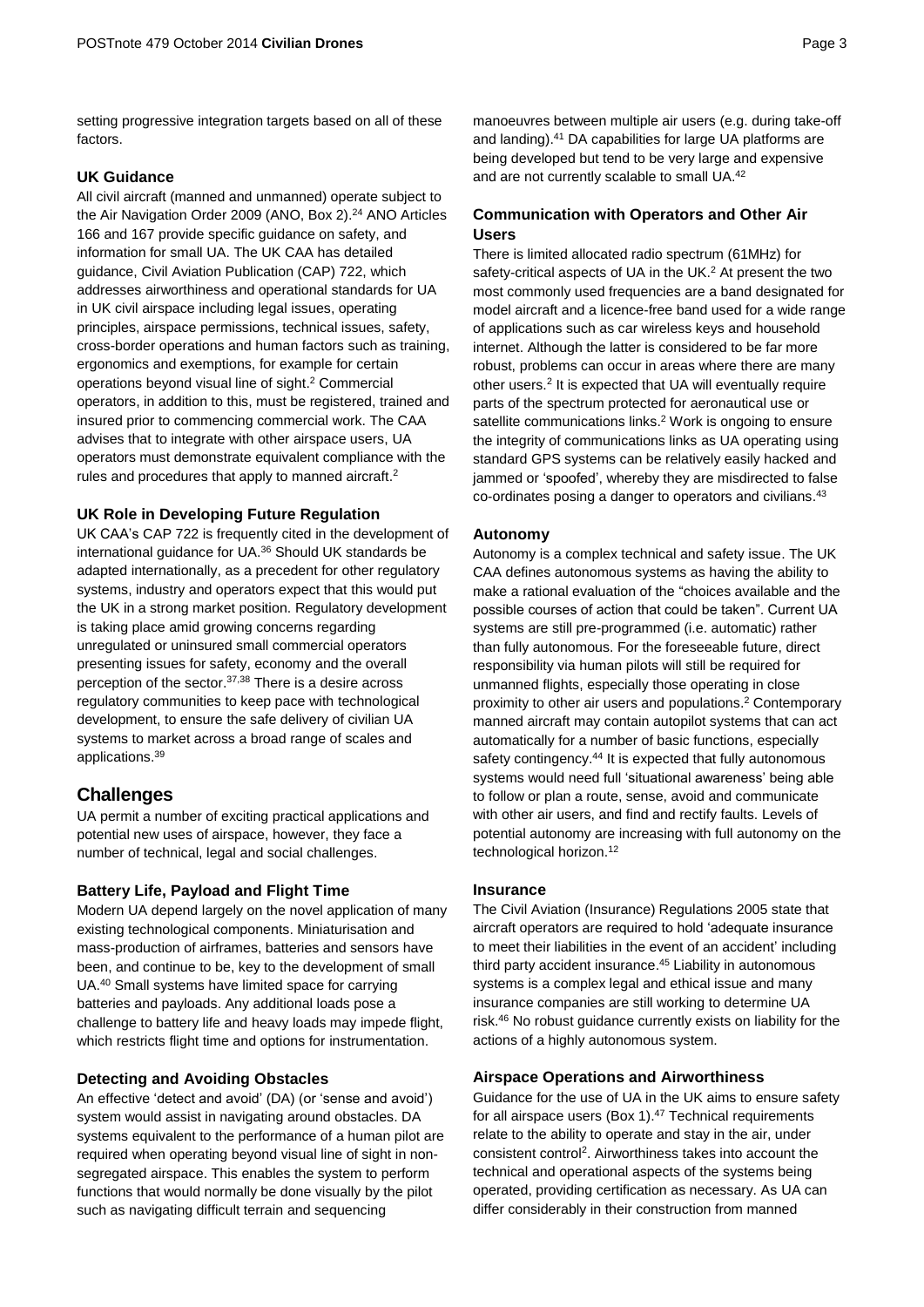aircraft, framework safety assessments for components are being considered as a means of proving airworthiness.<sup>2</sup>

# **Licensing and Training of Pilots**

There are a growing number of 'recognised' courses that pilots of small UA can attend.<sup>48,49</sup> The Basic National UAS Certificate for Small Unmanned Aircraft (BNUC-STM) and the Remote Pilot Qualification – Small Unmanned Aircraft (RPQ-S) are UA-specific courses recognised by the CAA as evidence of pilot competence for small UA. At present, larger systems tend to be flown by experienced pilots with licenses for manned aviation and in future will require an appropriate regime for remote pilot licensing. Up to 85% of manned aircraft incidents are now thought to be due to pilot error, which is proportionally due to technical issues being removed by improved design processes. <sup>50</sup> Because of differences in construction, piloting and application of UA, different proportions of errors may come from pilots or remote operators and other technical parts of the system.<sup>51</sup>

# **Surveillance and Privacy**

There is notable concern around the use of UA for surveillance and the implications that UA equipped with cameras have for privacy.<sup>52</sup> The current consensus in the UK is that UA will be dealt with under existing legislation covering CCTV surveillance and privacy, such as the Data Protection Act (1998).<sup>53</sup> A number of bodies including Privacy International and Big Brother Watch believe this is insufficient.54,55 There is no proposed legislation to cover the additional surveillance capabilities (mobility, low visibility and persistence) of UA compared to traditional CCTV.<sup>53</sup>

# **Future Developments Market Size Projections**

An EU Commission report sees the emergence of civil applications of UA as a source of economic growth and jobs, promoting industrial competitiveness and development of SMEs.<sup>56</sup> The US and Israel are the largest manufacturers because of their long history of military UA development.<sup>57</sup> The UK spent more than £2bn on military UA between 2007 and 2012. <sup>58</sup> Large UA are likely to be unaffordable in the near-term other than to large institutions.<sup>59</sup> Service models for small UA are a potential area of commercial sector growth in the UK, when legislation and technology allow piloting in mixed airspace (and range beyond visual line of sight).<sup>60</sup> To date, adoption pathways for UA technology have taken a bottom-up route with hobbyists and small commercial operators prominent. Small UA dominate the civil sphere in the UK and are likely to do so for around 10 years under current regulations.<sup>61</sup>

# **Possible New Applications**

UA are perceived as an uncertain technology with many opportunities for applications still to be fully realised. <sup>62</sup> Some likely future applications for UA include: inspection and repair, environmental management, disaster response and management, hazardous situations such as nuclear safety, maritime and border surveillance, freight and air transport.<sup>14</sup> Many bodies which currently use UA in their work undertake

the same evaluation as other technical options regarding benefits, capabilities and limitations, with safety and cost effectiveness as key considerations. UA may act as substitutes or additional tools with skills for certain jobs; and could be hired rather than bought. 63

# **UK Role in Developing UA Sector**

The UK is perceived as one of the strongest nations in the international marketplace for civilian UA with respect to regulatory development, technical expertise and existing aerospace infrastructure. Since 2003, a privately owned test site for research and development on UA has been located at West Wales Airport, a converted former military site where UA flights can be conducted in an extensive area of segregated airspace.<sup>64</sup> There are limitations to the types of larger systems that can be flown from this site because of the size and specifications of the runway, and discussions are ongoing regarding the need for the development of additional sites. <sup>65</sup> There are a growing number of UK examples of SMEs using UA in commercial settings and a UK technology strategy for commercial UA.<sup>66,67</sup>

#### **UK Research**

UK research in UA is broad ranging across academia, industry and commercial operators. <sup>12</sup> Numerous academic departments have UA research units, working on aspects ranging from novel biologically-inspired airframes and operating modes (such as the ability to control multiple systems through a single operator) to control software and machine intelligence.68,69,70 Others focus on improving the use and utility of UA in current applications, and trialling in new applications. 9 Industrial and commercial operators have many of the same R&D foci, building more robust and effective components and systems and increasing the technical capabilities of systems in service. <sup>71</sup> There is a stated need to combine further research with test flying of UA technologies, seen as critical to making the safety case in order to review and validate current regulations $72$ , as currently taking place in phase three of the Autonomous Systems Technology Related Airborne Evaluation & Assessment Programme (ASTREAEA). This £62 million consortium funded by industry, academic and regulatory bodies seeks to develop the technologies and operating procedures for UA in all classes of UK airspace.<sup>73</sup> UA Knowledge Transfer Networks (via Innovate UK and Innovation Hubs in Scotland) are also rolling out community approaches to development and best practice.<sup>12</sup>

#### **Endnotes**

- <sup>1</sup> House of Commons Defence Committee Written Evidence from the Royal Aeronautical Society (722)
- <sup>2</sup> Civil Aviation Authority CAP722 (Unmanned Aircraft System Operations in the UK Airspace – Guidance)
- <sup>3</sup> House of Commons Library Standard Note Unmanned Aerial Vehicles (drones): an introduction. SN06493 2013.
- <sup>4</sup> Policy Exchange Eight Great Technologies David Willetts 2013
- Korec Group. SenseFly Ebee. The Korec [Group website.](http://www.korecgroup.com/products/mapping-gis/gis-data-collection/uavs/sensefly-ebee/)
- <sup>6</sup> Thales Watchkeeper Given Release to Service by UK MoD 2014. Thales [website.](https://www.thalesgroup.com/en/worldwide/aerospace/press-release/thaless-watchkeeper-given-release-service-uk-ministry-defence)
- <sup>7</sup> Global Observer UAS Overview[. The AeroVironment website.](https://www.avinc.com/images/go_site/GO_Data_Sheet.pdf)
- <sup>8</sup> EASA E.Y013-01 Airworthiness Certification of Unmanned Aircraft Systems (UAS) 2009
- Thales Group, Watchkeeper[. Thales website.](https://www.thalesgroup.com/en/united-kingdom/defence/watchkeeper)

POST is an office of both Houses of Parliament, charged with providing independent and balanced analysis of policy issues that have a basis in science and technology. POST is grateful to Dr Carla-Leanne Washbourne for researching this briefing and to all contributors and reviewers. For further information on this subject, please contact the co-author, Dr Chandy Nath. Parliamentary Copyright 2014. Image copyright iStockphoto.